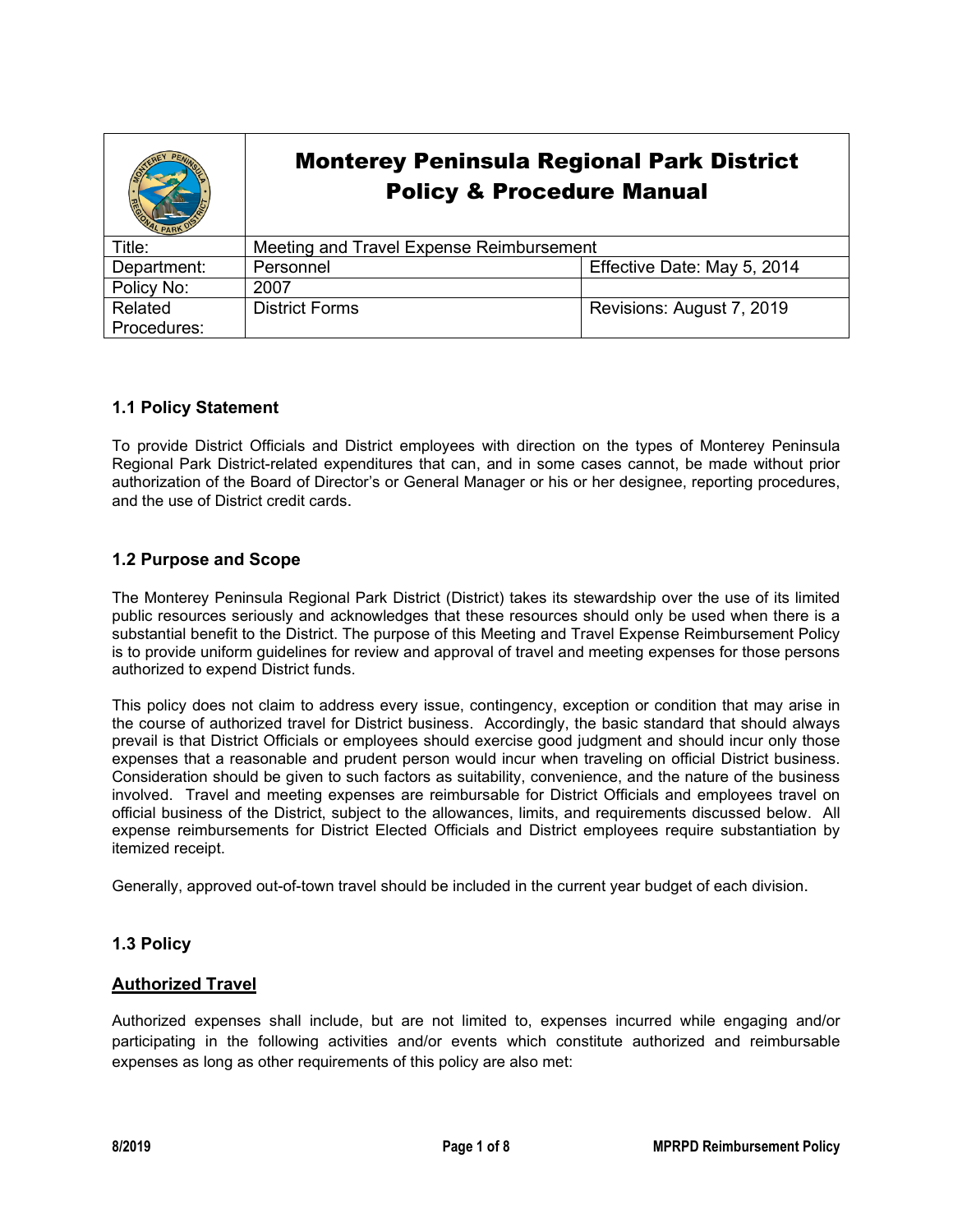- The seminar, meeting, certification training or conference is mandatory, reimbursable, or otherwise necessary to accomplish key District or employee goals and objectives and is physically or electronically unavailable locally if overnight accommodations are required;
- Communicating with representative(s) or regional, state, and national government and their various agencies and entities on District adopted or authorized policy positions;
- Attending educational seminars designed to improve skill and information levels;
- Attendance at District or community events, division approved conference, convention, hearing, training, seminar, or other meeting;
- Participating in regional, state and national organizations whose activities affect the District's interests;
- Implementing District-approved strategy for attracting or retaining revenue to the District; or
- Attending functions of local civic or community organizations where there is a clear nexus between the event and District Official or employee duty or duties.

# **Transportation**

All modes of transportation should be researched for the most economical means, whether it is air, rail, bus or vehicle. Government and group rates for transportation will be used when available. In determining the best and most economical travel, consideration should be given to all aspects of cost to the District, such as daily expenses, overtime, lost work time, as well as the actual transportation cost, such that:

- The District is responsible for determining the need for and method of travel;
- Reimbursement for travel is governed by the applicable Government Code sections; or
- Reimbursement for transportation expenses will be based on the method of transportation that is in the best interest of the District, considering both direct expense and the employee's time.

A cost comparison will be prepared and the traveler shall be reimbursed only the amount that would have been reimbursed had the traveler traveled using the least costly method. If an employee chooses and is authorized to use a method of transportation that is:

- Not the least costly,
- Not the typical method of getting from one location to the other, or
- Not "in the best interest of the District."

## Commercial Airline Carrier

Air travel shall be authorized and reimbursed at the lowest possible fare class. Authorized travelers shall attempt to book air travel as to take advantage of discounts offered for purchasing flight tickets in advance of departure; i.e., 14 or 21 days, and take advantage of non-refundable ticket fares where practical.

## District Vehicles

District-owned vehicles may be used for travel, as scheduling permits, to and from designated places outside of the local area. No allowance or reimbursement for transportation is authorized when a District-owned vehicle is used. All District vehicles have a Voyager fleet gasoline credit card located in the vehicle, which shall be used for all fuel purchases. Any unanticipated services shall be charged to the respective District traveler's CAL-Card.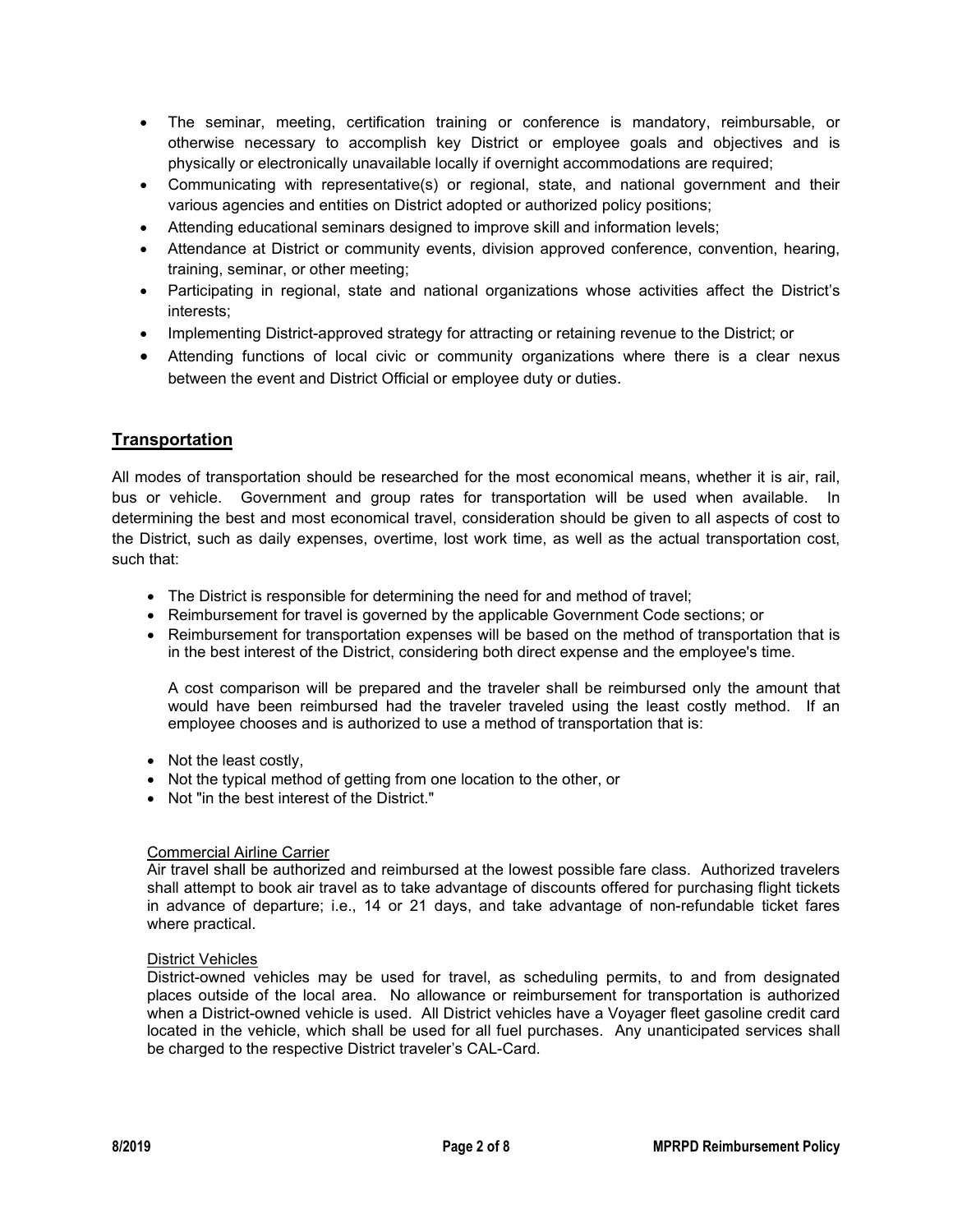#### Personal Vehicles

Unless authorized by the General Manager, no traveler shall be reimbursed for the use of a privately-owned vehicle for travel, if a suitable District-owned vehicle is available for such use. Pool travel is preferred when more than one traveler is traveling to the same function. When using a privately-owned vehicle, traveler's accompanying the owner of a privately- owned motor vehicle in which the official travel is performed, shall not be entitled to any reimbursement for mileage.

Mileage for use of a private vehicle shall be reimbursed at the current rate set by the Internal Revenue Service. In all cases, reimbursement for travel mileage shall be determined by the most direct route from point of departure to point of return with mileage calculated from the shortest distance. Any and all reimbursement requests must be accompanied by an itemized receipt issued by the vendor.

Mileage reimbursement covers:

- Gasoline;
- The cost of maintenance (oil, lube, routine maintenance);
- Insurance (liability, damage, comprehensive and collision coverage);
- Licensing and registration; and/or
- Depreciation and all other costs associated with operation of the vehicle.

Employees and District Officials operating District-owned vehicles or using privately-owned vehicles traveling on District business must possess a valid California Driver's License as well as automobile insurance coverage with limits of not less than \$100,000 per person/ \$300,000 per occurrence (or a combined single limit of \$300,000) and property damage coverage in an amount not less than \$25,000 per occurrence. For additional details, see the approved Vehicle Usage Policy regarding the use of a privately owned vehicle.

#### Taxi, Car Rental, Shuttle Service & Parking

Expenses for car rental will not be reimbursed unless authorization is received from the General Manager or his or her designee prior to the travel. Expenses may be reimbursed where use of such conveyances is reasonable and necessary in the conduct of District business. Itemized receipts must be provided. The use of rental vehicles will be permitted when alternate transportation would be more expensive or impractical. Economy vehicles and corporate or government rates shall be requested for vehicle rentals. Whenever possible, travelers should utilize hotel courtesy buses or local shuttle services. Taxi service should be used only when no other convenient, less costly transportation is available.

Long-term airport parking must be used for travel exceeding 24-hours.

## **Meals and Incidentals**

Meals may only be charged when overnight travel is required, or travel is required in excess of 50 miles from the employee's assigned duty station or in excess of 50 miles from the District Official's residence. Meals may be charged to the authorized lodging bill, District CAL-Card credit card, or be reimbursed by submitting an itemized cash receipt. Itemized receipts for all charges are to be turned in to the District Finance Manager. Itemized receipts for which reimbursement is requested must be submitted in the form of a hard-copy itemized receipt to the District Finance Manager for payment.

The following guidelines are not intended to be per diem rates, but are an indication of what the District considers to be reasonable maximums based on the US General Services Administration (GSA) rates for the highest county rate in California. A traveler may find that one meal costs more or less than the maximum below, and may for example, choose to pay more for breakfast and less for lunch, or less for breakfast and lunch and more for dinner if traveling for a full day. In any case a traveler may not exceed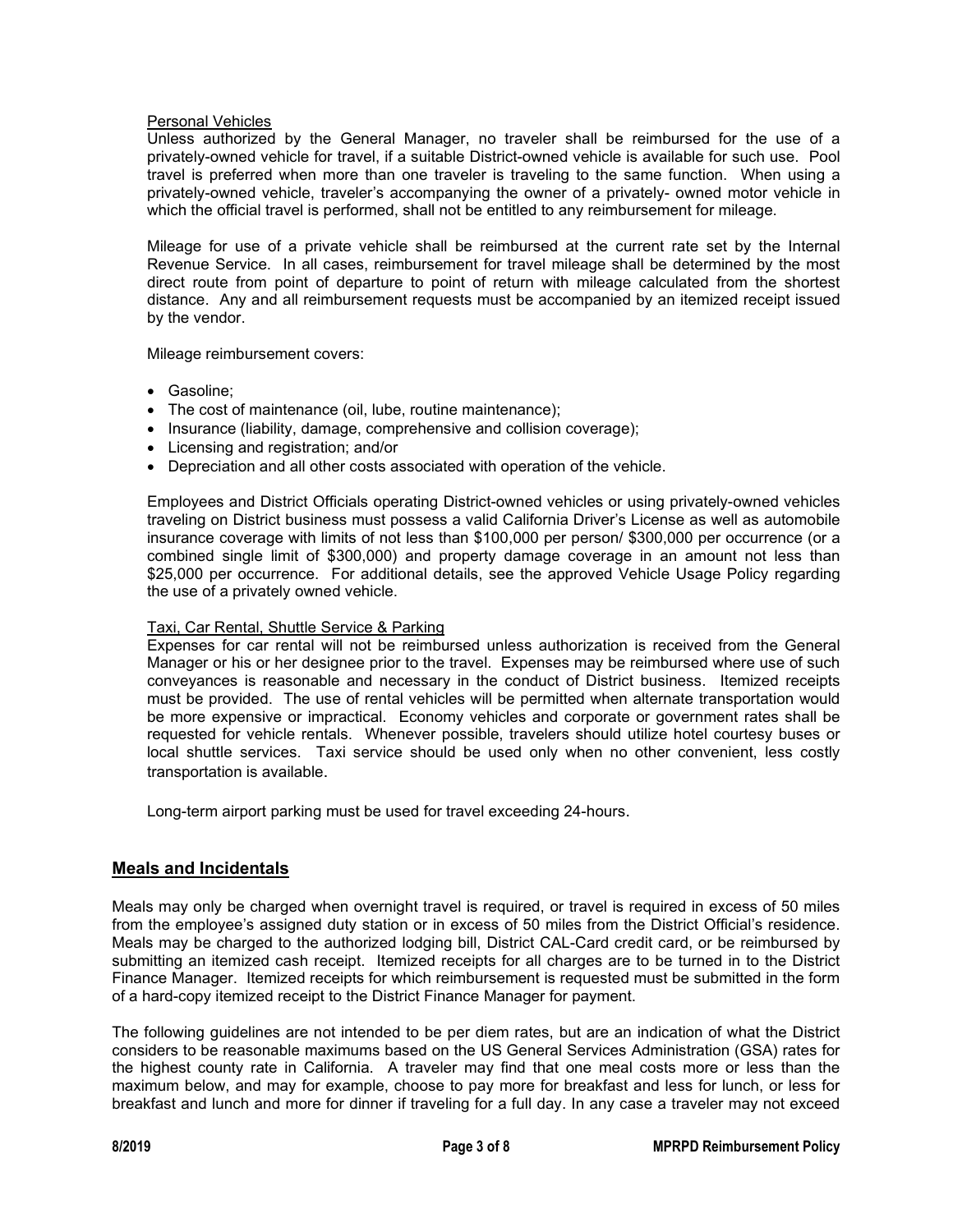the aggregate costs below for a full or partial day of travel. The maximum allowable costs also include tipping. Tips may not exceed twenty percent (20%). When traveling out of the State, travelers should review the current reasonable maximum GSA rates published at www.gsa.gov for the destination location. Travelers may claim only their actual expense up to the following amounts and must have itemized receipts substantiating the amount claimed:

Breakfast (\$18) Lunch (\$19) Dinner (\$34) Incidentals (\$5)

# **TRIPS OF 24 HOURS OR MORE**

For travel lasting 24 hours or more, travelers may claim meals (as noted above), based on the following timeframes:

#### **First day of travel**

- Trip begins at or before 6 am Breakfast may be claimed
- Trip begins at or before 11 am Lunch may be claimed
- Trip begins at or before 5 pm Dinner may be claimed

#### **Continuing after 24 hours**

- Trip ends at or after 8 am Breakfast may be claimed
- Trip ends at or after 2 pm Lunch may be claimed
- Trip ends at or after 7 pm Dinner may be claimed

# **TRIPS OF LESS THAN 24 HOURS**

For travel exceeding 50 miles from the employees assigned duty station or exceeding 50 miles from the District official's residence, lasting less than 24 hours, travelers may claim breakfast and/or dinner, as noted above, based on the following timeframes:

#### **Fractional day of travel**

- Trip begins at or before 6 am and ends at or after 9 am Breakfast may be claimed
- Trip begins at or before 4 pm and ends at or after 7 pm Dinner may be claimed

Travelers may *not* claim lunch or incidentals for one-day trips, unless travel exceeds 30 miles from employee's assigned duty station or exceeds 30 miles from District Official's residence. When trips are less than 24 hours and there's no overnight stay, meals claimed are taxable.

Travelers may *not* claim meals provided by the District, meals included in hotel expenses or conference fees, meals included in transportation costs such as airline tickets, or meals that are otherwise provided. Snacks and continental breakfasts such as pastries, juice, fruit and coffee are not considered to be meals.

No meal expense may be claimed or reimbursed more than once in any given 24-hour period.

This policy recognizes that it is sometimes in the best interest of the District to provide meals for business guests or meeting participants during the conduct of official District business and pre-authorizes District Officials and Managers to make reasonable and appropriate expenditures for that purpose within the reimbursable limits established above. Any and all costs in excess of the aforementioned authorized reimbursement limits shall be the sole financial responsibility of the District Official or employee submitting a reimbursement request. Costs in excess of said reimbursement limits shall apply to all costs borne by said District Official or employee, and/or those of their respective guest(s) and/or meeting participant(s).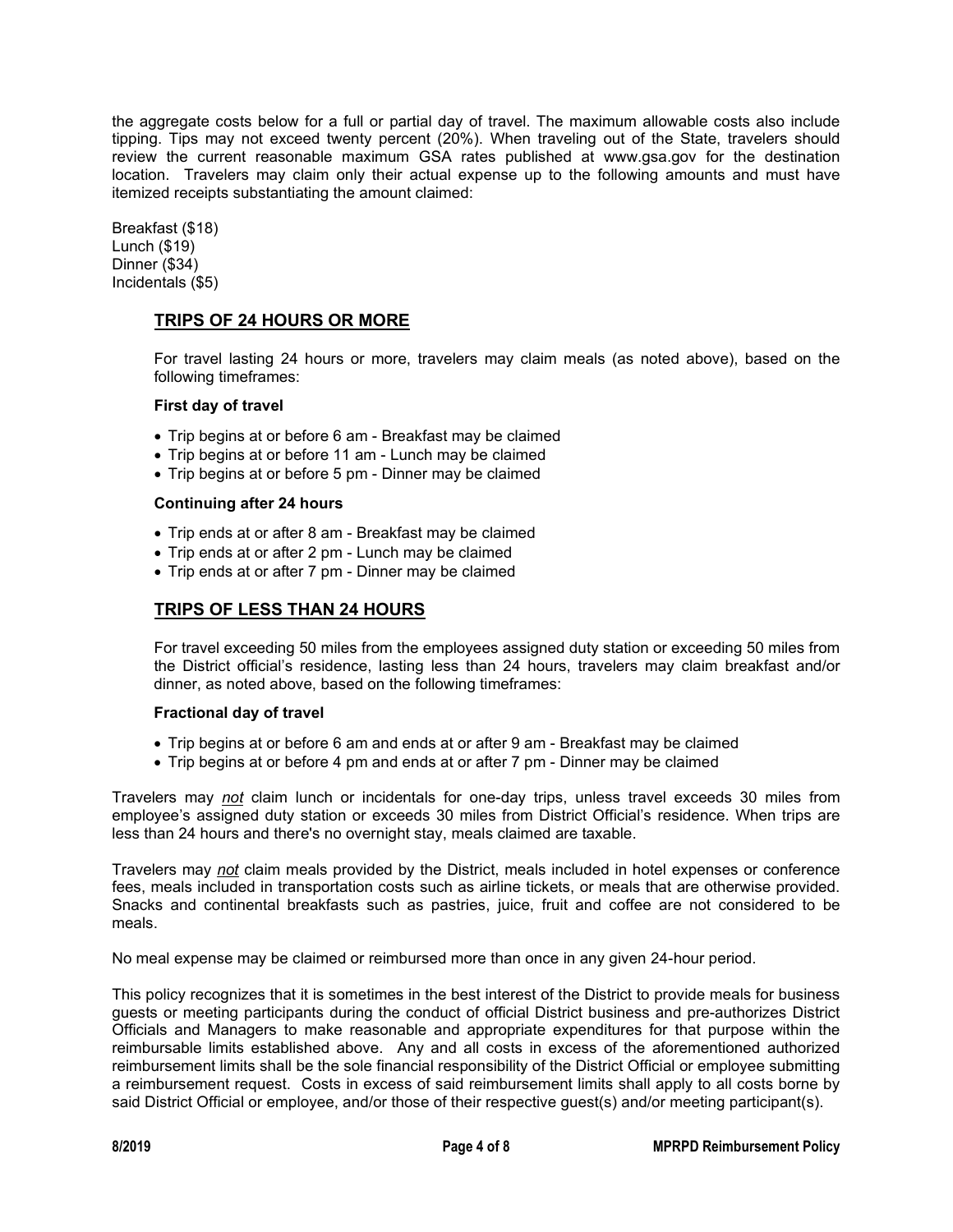Reimbursement for alcoholic beverages associated with or without a meal shall not be reimbursed under any circumstance.

## **Lodging**

Lodging is allowed when approved by the General Manager or his or her designee for attendance at conferences, seminars or meetings.

Lodging shall be obtained at the most economical rate available for safe, clean and quality accommodations. The cost of lodging in connection with a conference must not exceed the group rate published by the conference sponsor for the meeting, if such rates are available. If the group rate is not available, travelers should request the government rate or the lowest available rate if it is less than the government rate. Lodging rates that are equal to or less than the government rates are presumed to be reasonable and hence reimbursable for purposes of this policy.

Lavish or oversized accommodations are not allowed. Lodging expenses will be reimbursed only at the single occupancy rate (including taxes and parking). Special effort shall be made to obtain single occupancy rate (including taxes and parking). accommodations at or near the facility where official District business is to take place to reduce the costs of transportation between meetings and conference sites. Lodging costs will not normally be approved for one-day meetings or programs, when the event is less than a commuting distance of 50 miles from the City of Carmel.

Travelers cancelling reservations shall do so according to the hotel's policy in order to avoid charges. The District does not reimburse for non-cancelled reservations, early departure, or late cancellation charges unless approved by the General Manager or his or her designee.

Travelers, who incur overnight lodging expenses at a commercial lodging establishment such as a hotel, motel, bed and breakfast, public campground, etc., must provide an itemized receipt to claim reimbursement. Reimbursement shall not be paid without an itemized receipt.

## **Telephone/FAX/Internet**

Staff shall utilize District-provided cell phones whenever possible. District Officials will be reimbursed for actual telephone and fax expenses incurred on official District business. Telephone bills should identify which calls were made on official District business.

Travelers will be reimbursed for internet access connection and/or usage fees away from home, if Internet access is necessary for official District-related business. Reimbursement will not exceed the actual amount charged and must be substantiated by itemized receipt.

## **Unauthorized Expenses**

Personal expenses are not reimbursable. Examples of personal expenses that the District will not reimburse include, but are not limited to:

- The personal portion of any trip;
- Optional tours, banquets, or other activities offered through the conference but as an additional cost to registration which are solely at the discretion of the employee;
- Political or charitable contributions or events;
- Any and all expenses associated with and/or borne by a spouse, partner, child/children, family member, friends, colleagues or pets;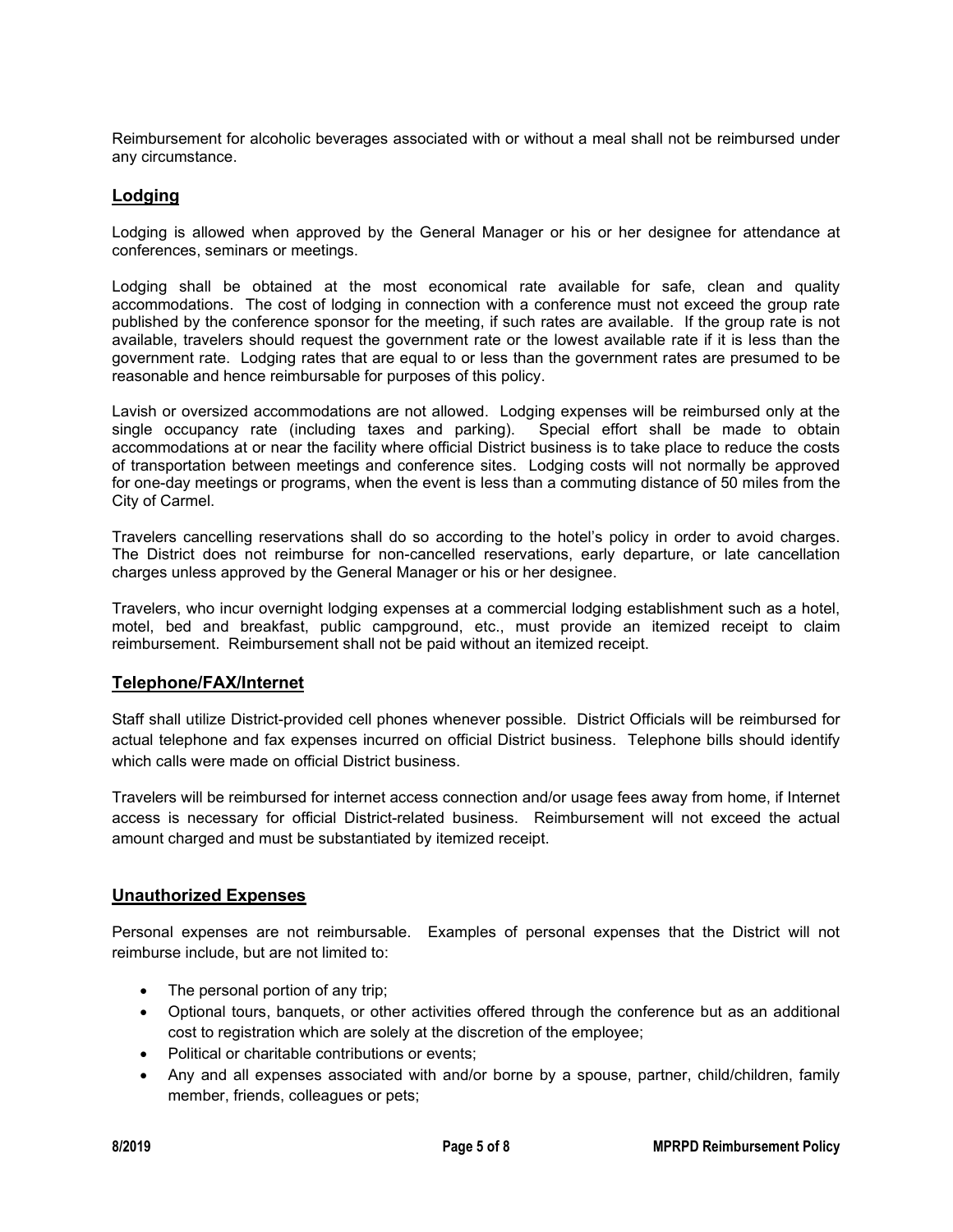- Entertainment expenses, including theatre, shows, movies (either in-room or at the cinema), sporting events, golfing, gym use, spa use, physical training or physical recreation participation such as "rock-climbing," Segway sight-seeing, etc., or other cultural events;
- Non-mileage personal automobile expenses, including repairs, service, traffic citations, insurance, commuting mileage, tires, or gasoline;
- Alcohol, tobacco or related products;
- Laundry service, personal telephone calls;
- Loss or damage to personal items not related to the District's business incurred while on District business; and
- Fees for changes to travel arrangements for personal reasons that could have reasonably been foreseen.

Any questions regarding the propriety of a particular type of expense should be resolved before the expense is incurred and should receive prior written approval from the General Manager.

# **Credit Card Use (CAL-Card Program)**

If the traveler is an authorized primary CAL-Card cardholder, all authorized travel-related expenses should be paid with the respective traveler's assigned CAL-Card. Travel expenses may be pre-paid (i.e., airfare, hotel, conference registration, etc.). These paid expenses will be reflected in the cardholder's "Statement of Account." The expenses will be listed on the CAL-Card log form and submitted with the monthly statement along with all supporting itemized receipts to the Finance Manager for review and reconciliation. All itemized receipts must clearly identify the amount of the transaction, the date, the vendor, and description of the product or service. The itemized receipt must be submitted in lieu of the credit card charge slip.

District-issued CAL-Cards shall not be used for personal expenses, even if the traveler subsequently reimburses the District.

# **Non District Employees - Applies ONLY to persons who are NOT currently employed by the District**

This section applies only to travel expenses for persons who are called to interview for positions in District service.

The applicant must have been called for an interview to a position for which the Board of Directors has determined that the expenditure is necessary to recruit qualified persons. Reimbursement is for ground transportation to and from the nearest airport, coach air fare, lodging and meals not to exceed the aforementioned District rates, and only for the interviewee and only for the period of time needed to complete the interview.

# **Misuse**

Misuse of public resources or falsifying expense reports in violation of this policy may result in any or all of the following:

- Loss of reimbursement privileges;
- Restitution to the District;
- Civil penalties for misuse of public resources; and/or